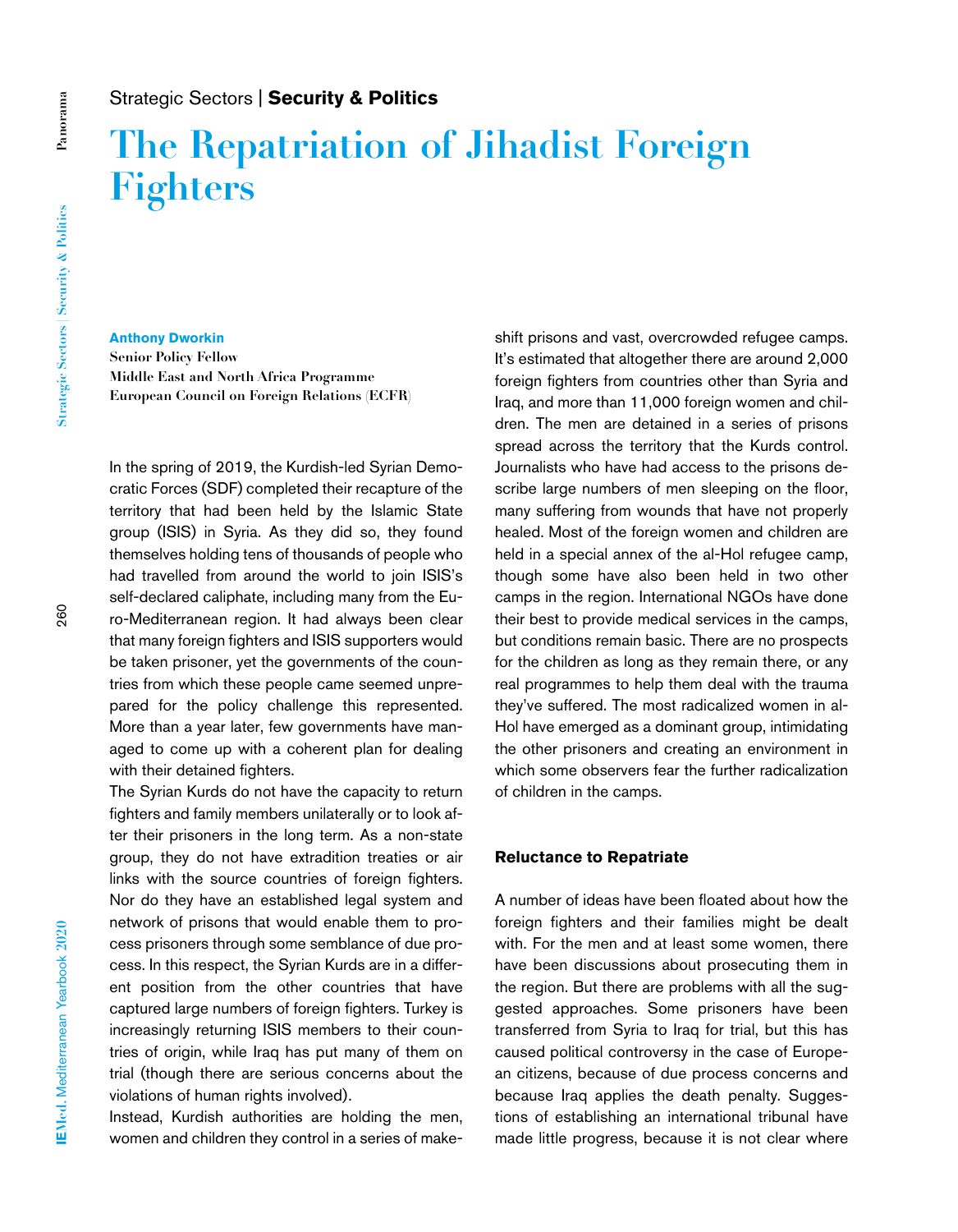the tribunal would be based. And many countries are reluctant to give the Syrian Kurds the support needed for them to conduct trials at home, because that would appear to treat them as if they constituted a state. For these reasons, repatriating foreign fighters and their families to their home countries seems increasingly like the only alternative to leaving them in the limbo they now occupy.

Repatriating foreign fighters and their families to their home countries seems increasingly like the only alternative to leaving them in the limbo they now occupy

Some countries have taken large numbers of their citizens back from these camps, particularly women and children. Kosovo, Bosnia, Russia and some countries in central Asia fall into this category. But western European countries have been particularly reluctant to repatriate their citizens. European officials point to a number of potential problems with bringing ISIS supporters home. Security officials argue that many of them may still represent a threat, but that it is not always easy to convict them in court. There are said to be problems in establishing that men and women contributed actively to ISIS's campaigns of violence, as opposed to merely being present in its territory. Even when convicted, ISIS members are liable to be sentenced only to a few years in prison in many European countries. And European countries are already concerned about radicalization in their prisons, leaving them reluctant to imprison more people committed to the jihadist cause.

There is some substance to these concerns. There is no guarantee that repatriated foreign fighters or ISIS members would not pose some threat. But the danger is easy to exaggerate, and there are ways of mitigating the threat they would pose. The number of returning foreign fighters who have become involved in further acts of violence is not large, and there is evidence that the risk decreases after fighters have been back at home for more than six months. European countries have the resources to

conduct surveillance of those returnees deemed to pose the most threat.

### **The Political Obstacles to Repatriation**

The real reason for the reluctance is political. Government officials from a number of European countries have said off the record that they believe repatriation is the best option for the majority of these people, but that it is politically difficult for ministers to take responsibility for approving returns. For this reason, most European countries are currently willing to repatriate only children, because the risk they pose is lower and because the humanitarian argument for bringing them home is particularly strong. It cannot be said to be the children's fault that they were taken to Syria when young or, in the case of many children, were born there. But repatriating children is not without complications, because Kurdish authorities are only willing to release children with their mothers' consent. And European countries remain strongly resistant to repatriating the mothers, even if that is the only way to bring the children home.

Most European countries are currently willing to repatriate only children, because the risk they pose is lower and because the humanitarian argument for bringing them home is particularly strong

Dozens of children have come back to Europe, but the majority of these have been unaccompanied – in many cases, orphans whose parents died in fighting between ISIS and the coalition opposing it. In a few cases, mothers and children have been brought back together, but this has caused political problems. The governing coalition in Norway fell apart in January 2020 after the government brought back a Norwegian woman and her two children (one of whom was sick), and the populist Progress Party withdrew its support. The governing coalition in Finland has also been mired in internal debates after it